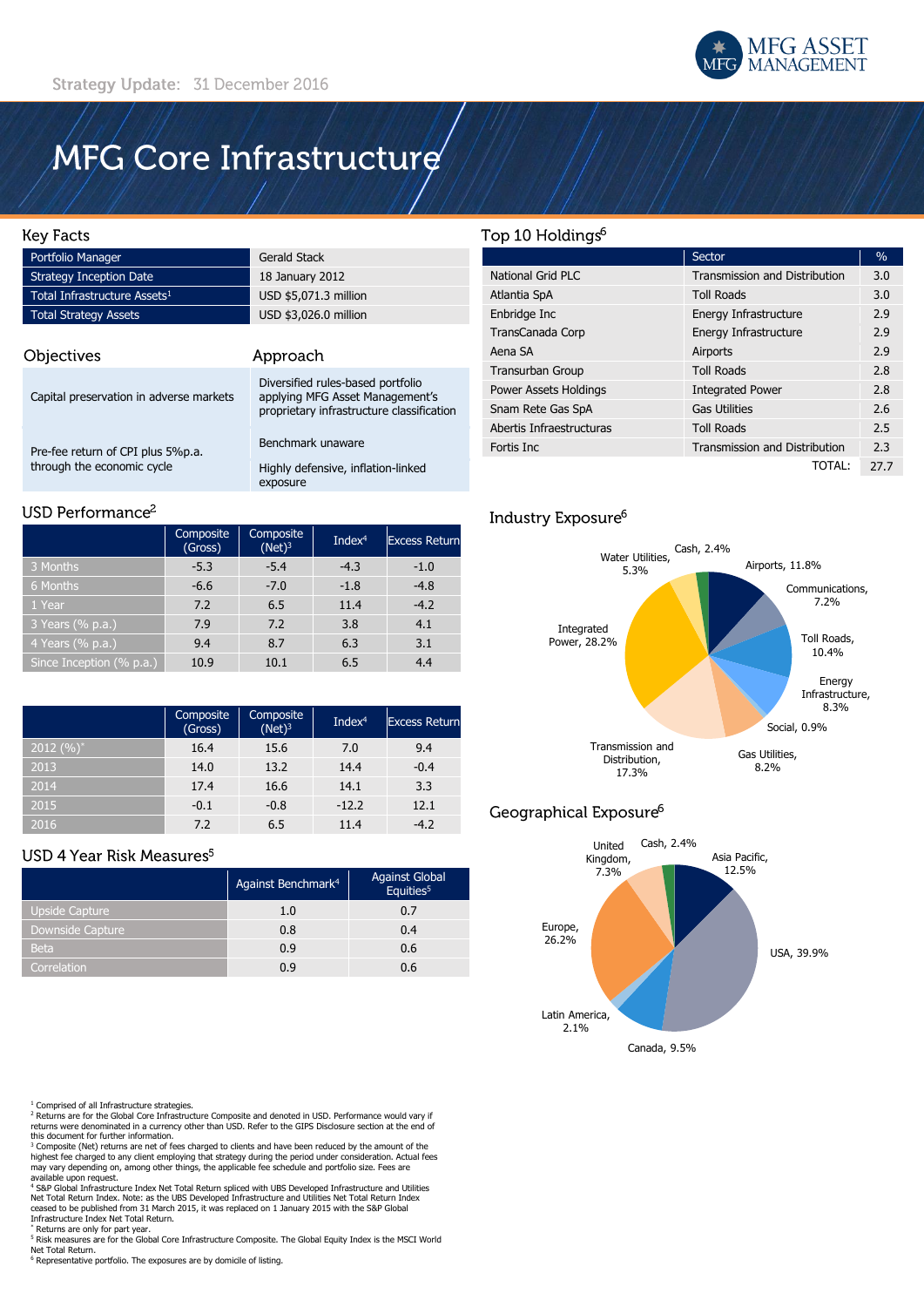## Performance

Over the December 2016 quarter, in US dollar terms, the Strategy returned -5.3% before fees. This was 1.0% lower than the benchmark return of -4.3% and in line with the Dow Jones Brookfield Global Infrastructure Index return of -5.3%. The one year return to 31 December 2016 for the Strategy was +7.2%. This was 4.2% below the benchmark return of +11.4%.

During the year, the Strategy was impacted by two unexpected political events - Brexit and the election of Donald Trump. Brexit was initially a positive for the Strategy, at least as far as UK stocks were concerned. When the Brexit vote occurred in June 2016, the Strategy's UK stocks were up more than 9% on average. However, those stocks have been subsequently sold down as investors switched from the safety of highly defensive stocks and back into stocks more exposed to the economic cycle. Brexit also impacted sentiment towards some European stocks as markets drew a connection between a populist vote to leave the European Union and the potential for something similar to happen in other European countries, particularly Italy.

#### **Performance by Region**

The following graph shows the returns for the Strategy by region for the December 2016 quarter in local currency terms.



The Strategy's US and Australia/New Zealand (which is largely representative of the Asia Pacific region) exposures significantly declined in value during the second-half of the year. In our view, this had virtually nothing to do with the underlying financial or operating performance of the stocks in those markets and almost everything to do with broader macro sentiment regarding defensive stocks.

The second half of 2016 has seen a relatively large increase in interest rates in the US, UK and Australia as markets regained some confidence that rates would begin normalising. Donald Trump's election spurred those markets even further on the somewhat doubtful logic that a Trump administration would be good for economic growth. As we have discussed in previous updates, the companies held within the Strategy are seen to be interest rate sensitive by investment markets and have been sold off as rates have risen.

We acknowledge that the value of the Strategy's assets is sensitive to real interest rates. However, to the extent that inflation pushes bond rates higher, almost all of the stocks in the Strategy have either the express (e.g. CPI toll increases) or implied (e.g. regulated utility returns) ability to pass inflation impacts through to customers, thereby preserving the real value of the asset cash flows.

As we have demonstrated, we confidently expect that the stocks held within the Strategy will continue to see earnings growth over the next two to three years. Over the medium term we expect that this will be reflected in the share prices of those stocks. However, we do acknowledge that there will be periods of volatility as markets swing between enthusiasm for growth stocks and other periods where defensive stocks find favour on the realisation that risks are building up in financial markets.

#### **Performance by Sector**

The following graph shows the returns for the Strategy by sector for the quarter in local currency terms. The graph highlights that the sell-off of high quality defensive stocks was broadly based.



Finally, it should be noted that the benchmark's performance improved significantly on account of its holdings of Japanese stocks which fall outside of the Strategy's investment universe. These included three logistics companies (Kamigumi Co, Sumitomo Warehouse Co and Mitsubishi Logistics Corp) as well as Japan Airport terminal Co (which, despite the name, is a large retail shopping complex).



The strong performance of Japanese logistics companies is also reflected in the sector performance chart shown below.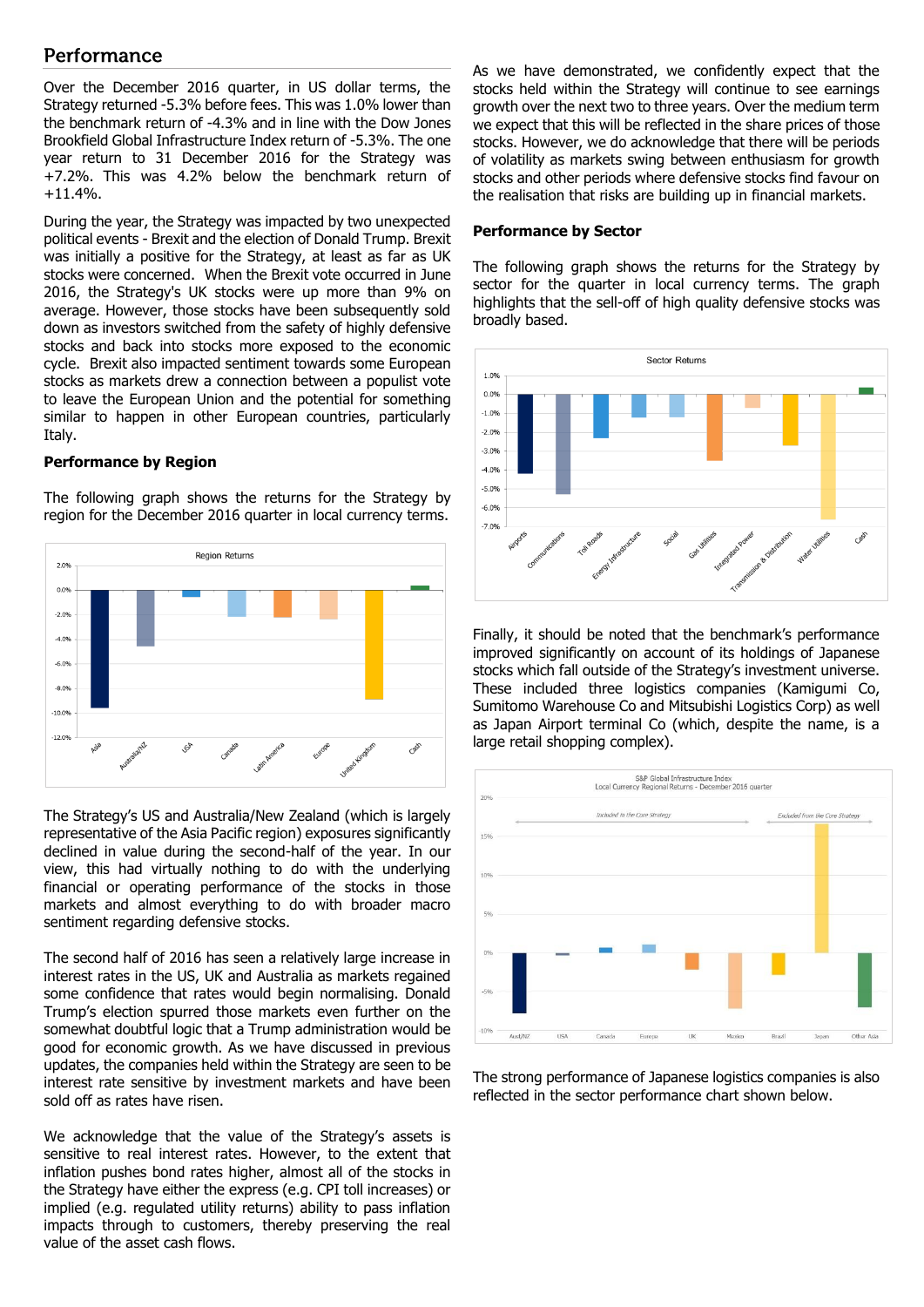![](_page_2_Figure_0.jpeg)

# **Investment Update**

No changes were made to the fundamentals of the Strategy during the quarter. Two US utilities, ITC Holdings Corp and Piedmont Natural Gas Inc, were removed from the Strategy as a result of being taken over by Fortis Inc. and Duke Energy Corporation, respectively. Vienna Airport was removed as the stock's trading liquidity trading fell below acceptable levels. Italgas SpA, which was spun out of an existing portfolio stock, Snam SpA, was added. Italgas is the leading natural gas distribution operator in Italy and the third largest in Europe. With 3,700 employees, it manages, directly or through its affiliates, a natural gas distribution network that covers approximately 65,000 km.

## Topic in Focus – Validating our Definition of **Infrastructure**

Our approach to building an infrastructure portfolio relies on our conservative definition of what constitutes an infrastructure asset. By defining infrastructure in this manner, we exclude a number of companies from our infrastructure investment universe that are commonly included in infrastructure benchmarks and indices. For an asset to be included in our universe it must:

- Provide a service that is essential to the efficient functioning of a community and therefore exhibit reliable demand;
- Generate cash flows that have little or no exposure to exogenous risk factors such as sovereign risk, competitive pressures or commodity prices; and
- Meet specific requirements in relation to gearing.

This approach has served investors well since we started running infrastructure portfolios. That said, over the past two years, the *relative* performance of our infrastructure strategies has been impacted by large variations in commodity prices – one of the key variables that we aim to avoid exposure to.

The following discussion utilises the before fee returns of the Global Core Infrastructure Composite Hedged in Australian dollars as a representative for the MFG Core Infrastructure Strategy to demonstrate the benefits of applying our definition of infrastructure. The benchmark is the S&P Global Infrastructure NTR Index (hedged to AUD) spliced with UBS Developed Infrastructure and Utilities Net Total Return Index (hedged to AUD) prior to 1 January 2015.

While we appreciate that investors use comparisons against infrastructure benchmarks to make assessments on relative returns, it is noteworthy to emphasise that our approach takes

no consideration of the constituency of infrastructure benchmarks for the reasons outlined above.

#### **The problems with following commodities**

The following graph shows the performance of the Strategy against the benchmark for each of the past five years.

![](_page_2_Figure_14.jpeg)

In 2015, our approach delivered returns that were significantly ahead of the benchmark, which actually lost value. As we have discussed previously, the relative outperformance of the Strategy was significantly influenced by our conservative definition of the listed infrastructure investable universe and, in particular, the avoidance of stocks whose earnings were materially impacted by commodity prices. The performance during 2015 also clearly demonstrated the downside protection inherent within the Strategy.

The key driver of outperformance in 2015 and the subsequent underperformance in 2016 has been the contrasting impact of falling oil prices in 2015 compared to increasing oil prices in 2016.

|                           | <b>WTI Crude</b><br>Oil Price<br>(US\$) | S&P Global<br>Infra. Net<br>Total<br>Return<br>Index<br>(A\$<br>Hedged) | <b>MSCI World</b><br>Net Total<br>Return Index<br>(A\$ Hedged) | <b>Core Strategy</b><br>Return<br>(A\$ Hedged) |
|---------------------------|-----------------------------------------|-------------------------------------------------------------------------|----------------------------------------------------------------|------------------------------------------------|
| Jan 2010 -<br>Aug 2010    | $-9.4%$                                 | $-0.9%$                                                                 | $-3.6%$                                                        | 7.2%                                           |
| Sept 2010 -<br>April 2011 | 58.4%                                   | 15.8%                                                                   | 25.4%                                                          | 17.1%                                          |
| May $2011 -$<br>Sept 2011 | $-30.5%$                                | $-9.0\%$                                                                | $-16.1%$                                                       | 0.4%                                           |
| Oct $2011 -$<br>Feb 2012  | 35.2%                                   | 12.2%                                                                   | 19.0%                                                          | 8.3%                                           |
| Mar 2012 -<br>June 2014*  | $-1.6%$                                 | 46.4%                                                                   | 52.1%                                                          | 54.2%                                          |
| July 2014 -<br>Jan 2016*  | $-68.1%$                                | $-0.6%$                                                                 | 3.5%                                                           | 22.3%                                          |
| Feb $2016 -$<br>Dec 2016  | 59.8%                                   | 13.8%                                                                   | 16.7%                                                          | 7.9%                                           |

Source: Bloomberg. \*Returns for periods greater than one year are cumulative.

For instance, some of the worst performing stocks in the benchmark in 2015 included oil and gas pipeline companies such as those listed below, with total shareholder returns quoted in local currency terms:

 Targa Resources (-73.4%), a company engaged in midstream oil and gas services;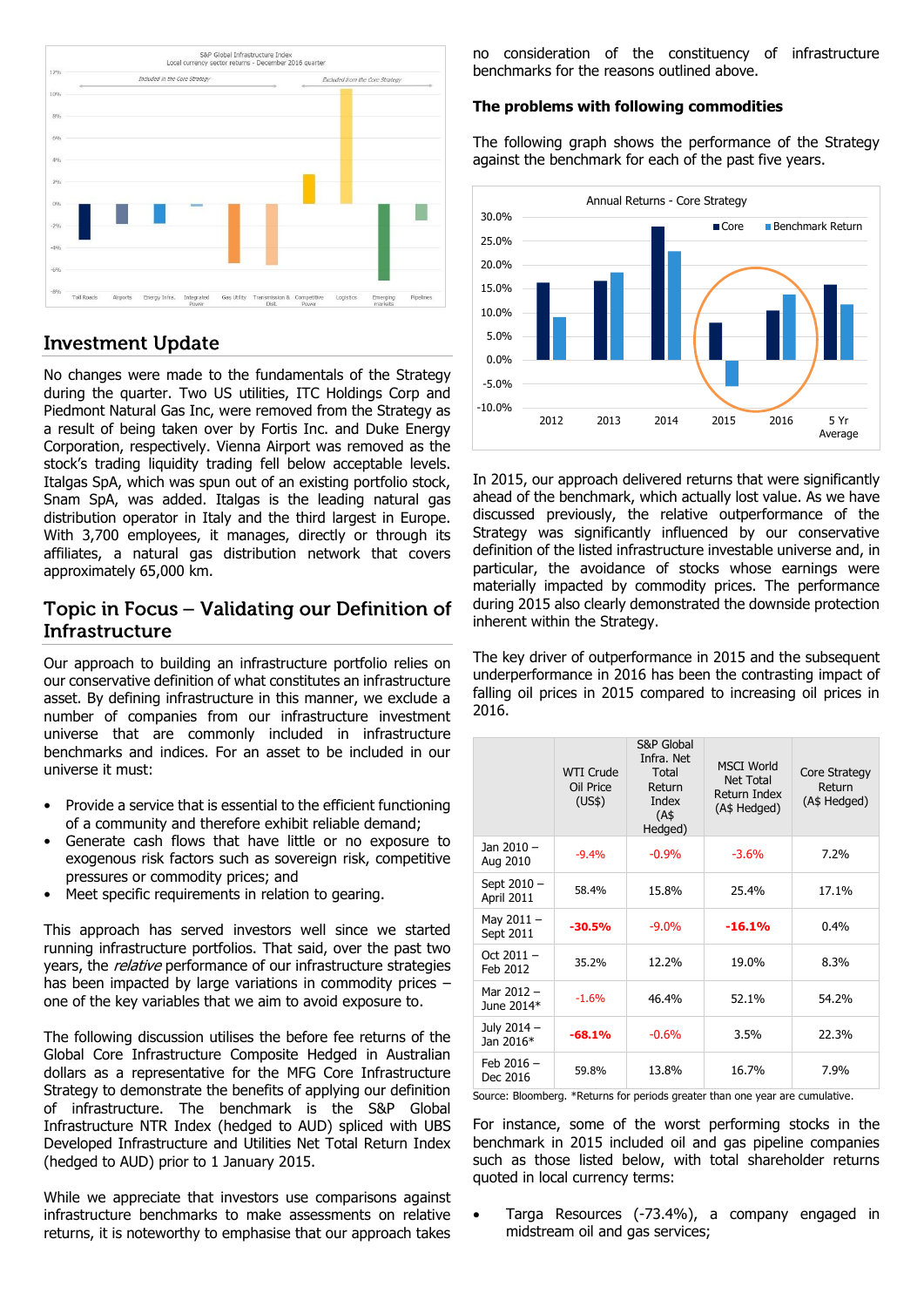- Kinder Morgan Inc. (-62.8%), North America's largest oil and gas storage and transmission company (as well as the second largest oil producer in Texas); and
- ONEOK Inc. (-47.4%), a company with interests in natural gas pipelines, gathering and processing.

In line with our philosophical approach to clearly defining infrastructure, the Strategy's investment process excludes companies whose earnings are assessed as being sensitive to oil prices. As a result of this conservative approach, the Strategy is likely to outperform in periods where oil prices are falling and this was a key reason for the Strategy's outperformance in 2015.

In 2016, the oil price staged a significant rebound, rising by 40% for the year which led to a consequent recovery in share prices of these commodity price sensitive companies. Consequently, in 2016:

- Targa Resources returned +130.5%, although its share price remains 39% below where it started in 2015;
- Kinder Morgan Inc., returned 42.7% but its share price remains 47% below its starting point in 2015; and
- ONEOK Inc. delivered a return of +149.4%, while its share price is 31% above the level at the start of 2015.

Note that the returns quoted above are expressed as total shareholder returns in local currency terms.

Hence, the benchmark's outperformance of the Strategy in 2016 can be largely attributed to the stock price rebounds of companies that were heavily sold down in 2015. As such, the exclusion of such companies from our defined investment universe is a key reason for the Strategy's underperformance in 2016 and particularly for the December quarter. Despite the lower positive return achieved in 2016, the Strategy has maintained strong outperformance of the benchmark over two years to 31 December 2016.

### **Lower variability in returns from infrastructure**

Notwithstanding the shorter term commodity related impact discussed above, the Strategy's performance over the longer term highlights the value that has been generated through the application of our conservative definition of infrastructure. As the graph below highlights, the Strategy's variability of returns has been significantly less than global equities.

![](_page_3_Figure_11.jpeg)

## **The importance of definition**

We believe that infrastructure assets, with requisite earnings reliability and a linkage of earnings to inflation offer an attractive, long-term investment proposition. Over time, the universe of opportunities in infrastructure has expanded, along with the range of asset types that the broader market has called infrastructure. Applying a disciplined, clearly defined set of parameters to capture the desired characteristics of infrastructure, namely, long term stable cash flows from assets with extensive life spans, protection through effective regulation and close linkages to inflation, provides a solid framework for generating attractive, stable returns over the long term.

The Strategy seeks to provide investors with attractive riskadjusted returns from the infrastructure asset class. It does this by investing in a portfolio of listed infrastructure companies that meet our strict definition of infrastructure at discounts to their assessed intrinsic value. We expect the Strategy to provide investors with real returns of approximately 5% p.a. to 6% p.a. over the longer term.

### **Outlook for infrastructure**

The Strategy remains consistent with previous periods and is not expected to change over the long term. The experience of the past two years has demonstrated that the Strategy can deliver acceptable returns with much lower volatility than strategies using a much broader definition of the infrastructure investment universe.

In the current uncertain economic and investment climate, the reliable financial performance of infrastructure investments makes them particularly attractive and an investment in listed infrastructure can be expected to reward patient investors with a three to five year timeframe.